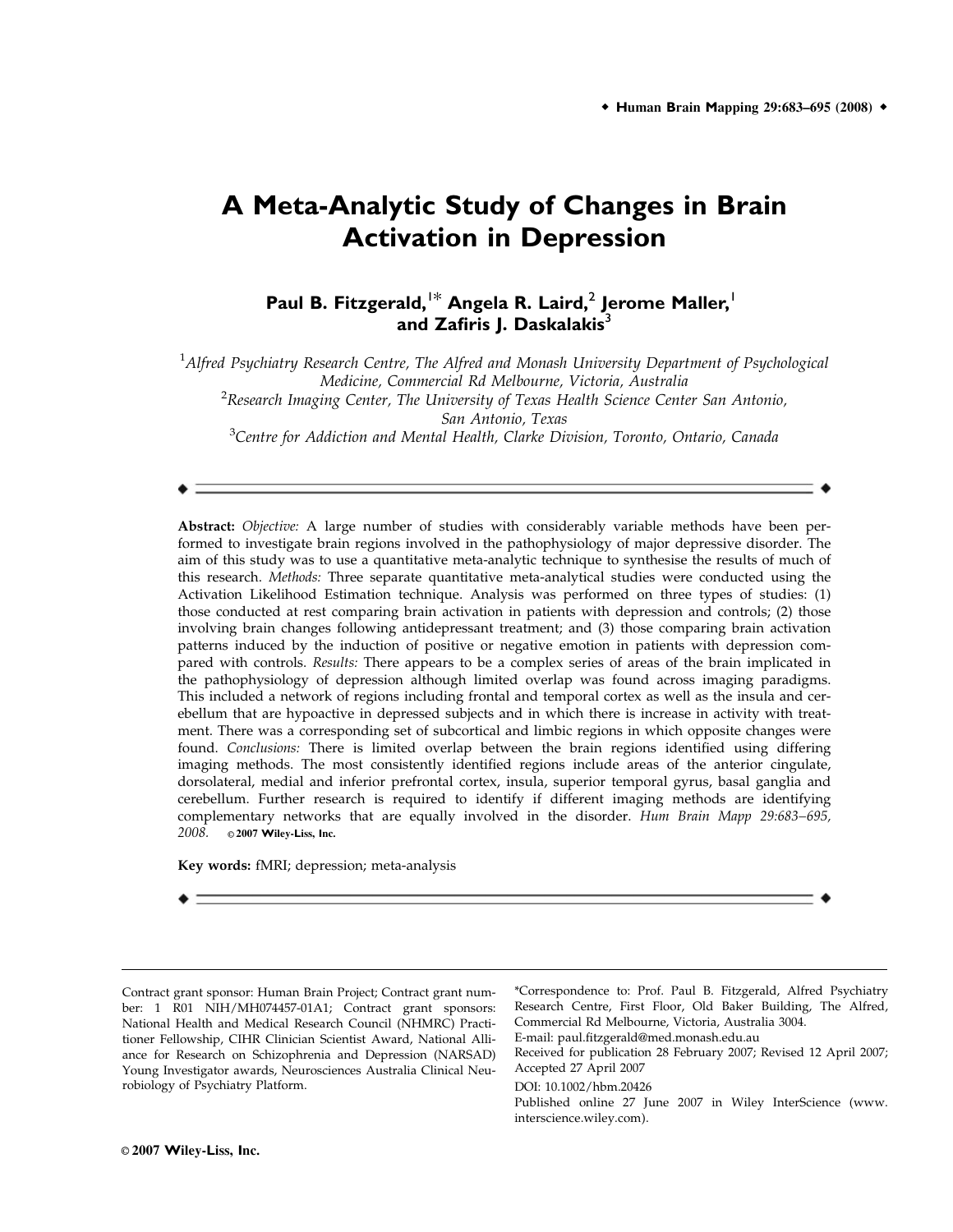# **INTRODUCTION**

Major depressive disorder (MDD) is a disorder characterised by the recurrence of discrete depressive episodes usually featuring symptoms such as low mood, anhedonia, poor motivation, impaired psychomotor activity, reduced sleep, appetite, energy and libido. Despite the progressive development of new treatments for MDD, symptoms continue to have a considerable impact at the individual and societal level. In addition, there remains the relative lack of a complete and integrated understanding of the pathophysiology and aetiology of this important problem. Over the last 10 years a large number of functional imaging studies have been conducted in an attempt to help elucidate brain processes involved in MDD [for example, Bench et al., 1992, 1993; Drevets, 2000; Mayberg et al., 2000]. These studies have applied a considerable variety of different experimental techniques to help explore differing aspects of the disorder. There are a number of broad categories into which neuroimaging studies in depression may be considered. These include studies conducted at rest (usually of resting blood flow or metabolism), studies examining changes in brain activity over time (usually in response to a treatment intervention), studies examining brain activity in response to a cognitive or emotional activation paradigm and studies using some form of physical or physiological probe such as sleep deprivation or a pharmacological challenge.

Due to the diversity of these techniques and the large number of studies that have been undertaken, it is difficult to gain an integrated understanding of the information the studies provide. In addition, even within each study category there is considerable variation in both the clinical characterisation of patients and the imaging processes that are used. Clinical factors of relevance include issues such as age of illness onset, family history and the behavioural definition of MDD [Drevets, 2001]. However, a number of authors have drawn conclusions from reviewing individual studies and developed sophisticated models describing the potential pathophysiology of depression [for example, Drevets, 2001; Mayberg, 2003]. These models generally involve networks of cortical and subcortical limbic regions and studies have commonly described a divergence of the direction of activity changes [Seminowicz et al., 2004]. More specifically, dorsal prefrontal regions are commonly described as under-active with increases in activity of subgenual cingulate and subcortical regions.

In recent years, a technique has been developed to aid in the understanding and integration of neuroimaging results gathered across studies. This technique, known as function–location meta-analysis, aims to determine the nature of consistent activity across experiments within a certain class of imaging studies [Fox et al., 1998]. The techniques involve searching for locations of functional agreement among statistically significant effects. The most commonly applied of these methods is the activation likelihood estimation (ALE) technique [Turkeltaub et al., 2002].

This technique involves the analysis of concordance between studies by the modelling of each reported significant focus of activation as the centre of a Gaussian probability distribution [Turkeltaub et al., 2002]. Whole brain statistical maps can be generated that estimate the likelihood of activation for each voxel across the entire set of studies. This generates data with an estimate of the probability of the significance of these results, a considerable advantage over traditional methods of tabulating and qualitatively comparing significant results. In recent years the ALE technique has been applied in the study of a variety of imaging areas such as of specific cognitive functions [for example, Laird et al., 2005b; Owen et al., 2005; Price et al., 2005] and illness states [for example, Brown et al., 2005; Glahn et al., 2005]. However, to date this technique has not been applied in the analysis of functional neuroimaging studies of MDD. The aim of this study, therefore, was to quantitatively analyse neuroimaging studies in MDD using the ALE technique. We hypothesised that the quantification of the results of these studies would confirm a pattern of dorsal prefrontal under-activity at rest and reciprocal over-activity in subcortical regions. We hypothesised that changes in the direction of ''normalisation'' would be found in these regions in treatment studies and that abnormal response would be found in similar overlapping regions during induction paradigms.

# **METHODS**

# **Literature Search**

We conducted multiple Medline searches to initially identify all imaging studies (Positron Emission Tomography (PET), functional magnetic resonance imaging (fMRI), single photon emission computerised tomography (SPECT)) including patients with depressive disorders published until early 2006. The search included the Medical Subheadings (MeSH) term of MDD as well as the keywords of ''depressive disorder,'' ''depression,'' ''imaging,'' "fMRI," "PET" and "SPECT." In addition, we searched the reference list of identified articles and several reviews. We excluded studies exclusively of patients with bipolar disorder. A total of 130 studies were initially identified by this process. We attempted to identify multiple reports of single data sets to ensure the inclusion of only one report from each individual study. We then individually screened all the articles for the presence of Talairach or MNI coordinates and tabulated the studies into five groups: (1) ''resting studies'' (i.e. studies conducted at rest); (2) ''emotion activation'' studies (studies of the brain response to stimuli designed to activate emotion related brain circuitry); (3) ''cognitive induction'' studies (studies using a cognitive task); (4) ''treatment studies'' (i.e. change in brain activity with treatment (pharmacological, ECT, psychotherapy or rTMS)) or (5) other studies, including tryptophan depletion, sleep deprivation and vagal nerve stimulation paradigms. The studies in each category were then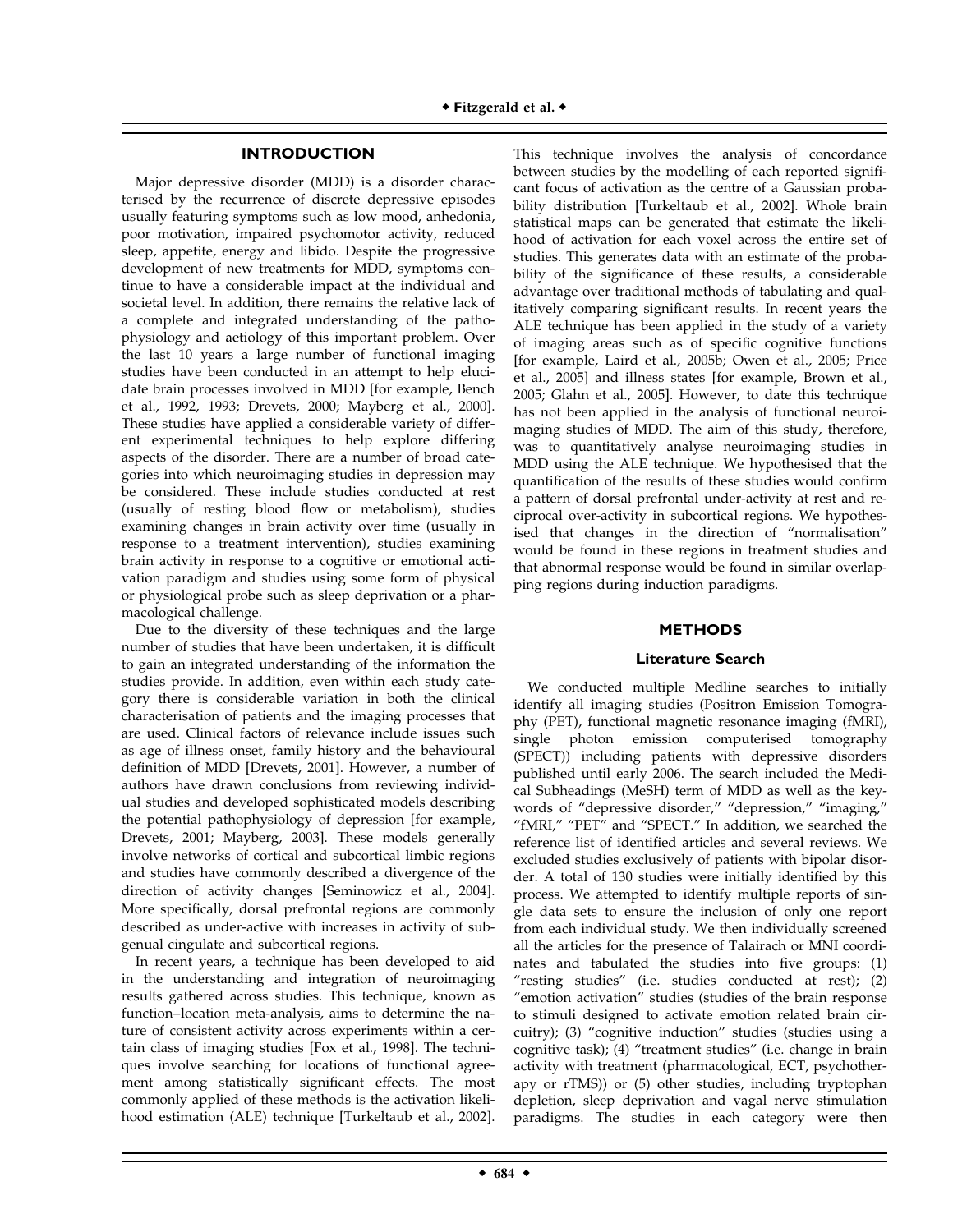analysed to establish whether there was a group or groups of studies with similar methods that would be suitable for meta-analysis. A large number of studies were excluded due to the absence of coordinates or methods which did not include specific comparisons relevant to these five categories. Where multiple studies were present from the same authors, these were analysed to ascertain whether they were of different samples and only included if this appeared to be the case. Sufficient studies were identified in categories 1, 2 and 4 or inclusion in the formal analysis. Studies in category 3 were widely divergent in the cognitive tasks used for induction of brain activation and were not considered sufficiently homogeneous for formal analysis. Although there is no absolute minimum number of studies for ALE analysis, there was no more than two or three studies with similar techniques and even the use of a broader category such as ''executive function'' did not result in a sufficient group for analysis. There was no homogenous group of studies with coordinates from category 5 that could be included.

#### **Meta-Analysis Procedures**

The techniques applied in this analysis have recently been described in detail [Laird et al., 2005a; Turkeltaub et al., 2002]. The procedure involves the modelling of all reported loci of maximum activation as the peaks of a 3D Gaussian probability. Only foci in the source papers reported as significant at  $P < 0.05$  were included. Any coordinates analysed based on the MNI system were converted to Talairach space [Brett, 1999] and coordinates reported in all the tables are in this space. The 3D Gaussian distributions are summed to produce a statistical map that estimated the likelihood of activation for each voxel as determined by all the studies in the analysis. The process then uses standard thresholding techniques applied to this map. We used a Gaussian filter of 12 mm full-width halfmaximum (FWHM) and a threshold for false discovery of  $P < 0.05$  (tested with a permutation test of 5,000 permutations). The test was corrected to multiple comparisons using a false discovery rate (FDR) method [Laird et al., 2005a]. All ALE data processing was performed using the BrainMap Search and View software (http://brainmap.org). ALE results were overlaid onto an anatomical template generated by spatially normalizing the International Consortium for Brain Mapping (ICBM) template to Talairach space [Kochunov et al., 2002]. A minimum cluster size of 250 mm<sup>3</sup> was applied. Locations of the voxels with peak probabilities within clusters and the cluster sizes were identified. To identify the anatomical location of the voxels identified, these were manually determined by reference to the Talairach and Tourneux stereotaxic neuroanatomical atlas [Talairach and Tournoux, 1988] by two investigators who separately identified all locations. Any discrepancy was resolved by consensus discussion.

Following conduct of the meta-analyses, in an attempt to identify overlapping regions across the analyses, we tabulated the findings (anatomical labels for the coordinates) in the major brain regions. Where we identified a pattern of common regions across study comparisons (for example, regions increased at rest and decreased with treatment), these were overlaid on a standard brain to visually identify actual overlap.

#### **RESULTS**

The review process revealed three potential groupings: (1) studies conducted at rest, (2) studies of treatment with a selective serotonin reuptake inhibitor (SSRI) (paroxetine, citalopram or fluoxetine) antidepressant medication, (3) studies utilising an emotional activation paradigm. For group 1, studies were required to identify coordinates for a comparison between blood flow/activation at rest between a group of currently depressed subjects and a health control group. We found nine studies reporting a decrease in activity in patients and seven studies reporting an increase. For group 2, we identified nine papers reporting an increase in activation and nine papers reporting areas of decreased activation with SSRI treatment between two scanning time points (Table I). There were a smaller number of studies in group 3 and with more divergent methods reported. All the studies were required to use a method to induce ''positive'' or ''happy'' emotion or ''sad'' or ''negative'' emotion. Methods used to do this included the presentation of pictures, scripts of autobiographical memory, words and faces.

#### **Resting Studies**

In the nine papers reporting coordinates showing a decrease in activation in depressed subjects compared with controls, there was a total of 14 comparisons considered eligible for inclusion. These contained a total of 55 foci. There were seven papers with eight comparisons and 25 foci demonstrating areas of increased activation in patients compared with controls. The results for these studies are presented in Table II. A total of eight areas were identified where there was decreased activation in patients compared with controls. These included the pregenual anterior and posterior cingulate, bilateral middle frontal gyri, insula and left superior temporal gyrus. Areas identified as "overactive" in patients included a series of deeper brain structures (e.g., thalamus, caudate, medial and inferior frontal gyri) as well as cortical structures including the left superior frontal and right middle frontal gyri.

#### **Treatment Studies**

In regards to treatment studies, we identified nine papers (with 11 experiments and 78 foci) reporting areas of decreased activation following treatment and nine papers with 11 experiments and 68 foci for increased activation with treatment (Table III). Increased activation was found in bilateral middle frontal gyri, cingulate cortex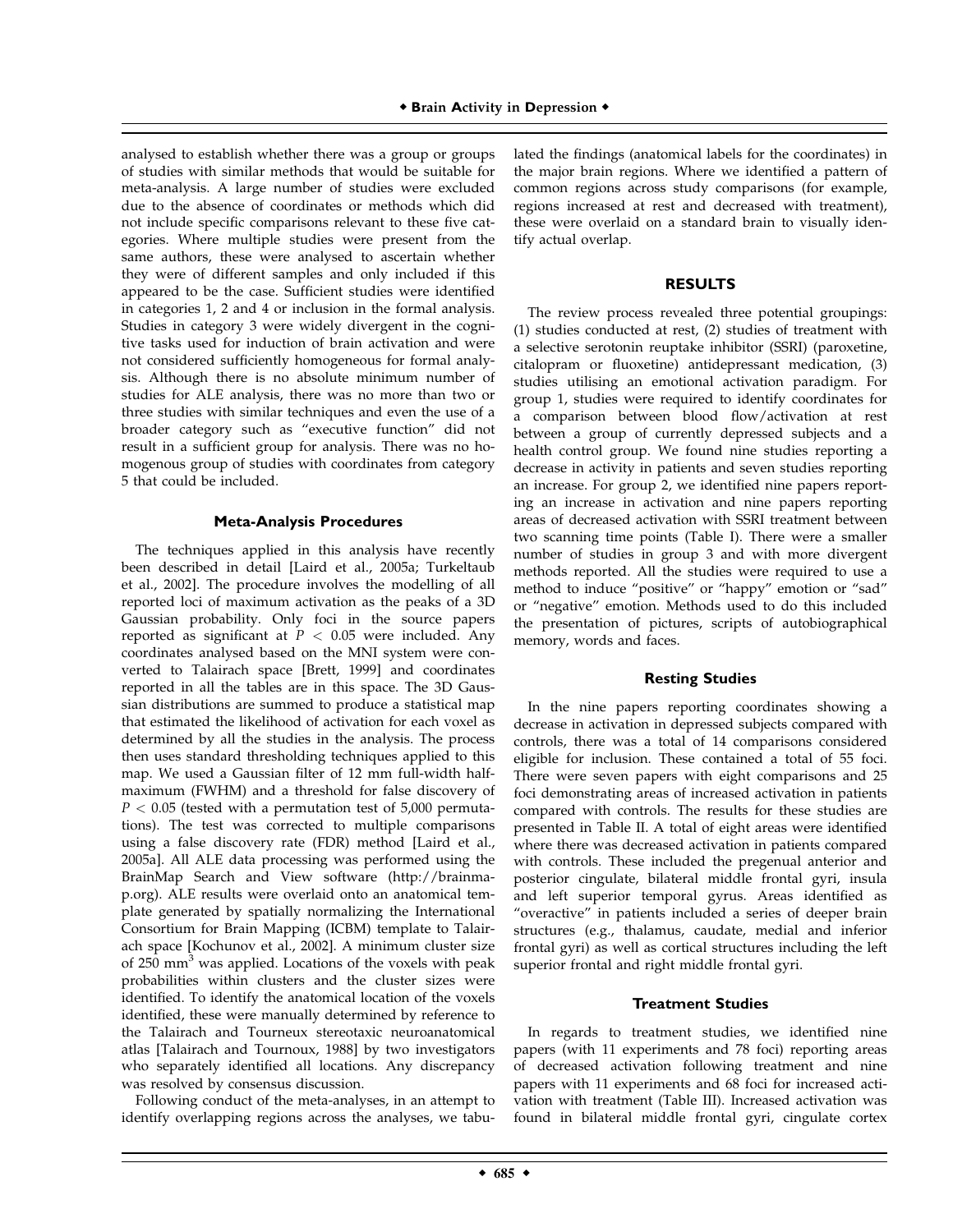|                              | рсс н шскиси зличнез  |                   |                                                                                                         |  |  |  |  |  |  |
|------------------------------|-----------------------|-------------------|---------------------------------------------------------------------------------------------------------|--|--|--|--|--|--|
| Author                       | Number<br>in analysis | Imaging<br>method | Contrast                                                                                                |  |  |  |  |  |  |
| Resting studies              |                       |                   |                                                                                                         |  |  |  |  |  |  |
| Bench et al., 1992           | 33/23                 | PET               | Patients versus controls                                                                                |  |  |  |  |  |  |
| Bonte et al., 2001           | 21/18                 | PET               | Patients (children, ages 11-18) versus controls                                                         |  |  |  |  |  |  |
| Drevets et al., 1992         | 23/33                 | PET               | Patients (currently and remitted) versus controls                                                       |  |  |  |  |  |  |
| Ito et al., 1996             | 11/9                  | PET               | Patients versus controls                                                                                |  |  |  |  |  |  |
| Kimbrell et al., 2002        | 38/37                 | PET               | Patients versus controls                                                                                |  |  |  |  |  |  |
| Oda et al., 2003             | 23/25                 | <b>SPECT</b>      | Patients (with or without hyper-intensities) versus controls                                            |  |  |  |  |  |  |
| Brody et al., 2001           | 24p/16c               | PET               | Patients versus controls                                                                                |  |  |  |  |  |  |
| Skaf et al., 2002            | 9/12                  | <b>SPECT</b>      | Psychotic patients versus controls                                                                      |  |  |  |  |  |  |
| Kennedy et al., 2001         | 13/24                 | PET               | Patients versus controls                                                                                |  |  |  |  |  |  |
| MacHale et al., 2000         | 12/15                 | <b>SPECT</b>      | Patients versus controls                                                                                |  |  |  |  |  |  |
| Videbech et al., 2001        | 42/47                 | PET               | Patients versus controls                                                                                |  |  |  |  |  |  |
| Perico et al., 2005          | 15/15                 | <b>SPECT</b>      | Patients versus controls                                                                                |  |  |  |  |  |  |
| Treatment studies            |                       |                   |                                                                                                         |  |  |  |  |  |  |
| Mayberg et al., 1999         | 8                     | PET               | Fluoxetine treatment                                                                                    |  |  |  |  |  |  |
| Mayberg et al., 2000         | 10                    | PET               | Fluoxetine treatment                                                                                    |  |  |  |  |  |  |
| Mayberg et al., 2002         | 4                     | PET               | Fluoxetine responders                                                                                   |  |  |  |  |  |  |
| Kennedy et al., 2001         | 13                    | PET               | Paroxetine treatment                                                                                    |  |  |  |  |  |  |
| Goldapple et al., 2004       | 13                    | PET               | Paroxetine treatment                                                                                    |  |  |  |  |  |  |
| Smith et al., 1999           | 6                     | PET               | Paroxetine treatment                                                                                    |  |  |  |  |  |  |
| Smith et al., 2002           | 6                     | PET               | Citalopram treatment                                                                                    |  |  |  |  |  |  |
| Brody et al., 1999           | 9                     | PET               | Paroxetine treatment                                                                                    |  |  |  |  |  |  |
| Brody et al., 2001           | 10                    | PET               | Paroxetine treatment                                                                                    |  |  |  |  |  |  |
| Vlassenko et al., 2004       | 19                    | <b>SPECT</b>      | Fluoxetine, paroxetine or amesergide treatment                                                          |  |  |  |  |  |  |
| Emotional activation studies |                       |                   |                                                                                                         |  |  |  |  |  |  |
| Canli et al., 2004           | 15/15                 | fMRI              | Response to happy and sad words (patients versus controls)                                              |  |  |  |  |  |  |
| Gotlib et al., 2005          | 18/18                 | fMRI              | Response to sad or happy compared with<br>neutral faces (patients versus controls)                      |  |  |  |  |  |  |
| Keedwell et al., 2005        | 12/12                 | fMRI              | Response to concurrent happy or sad memory prompts<br>and facial expression (patients versus controls)  |  |  |  |  |  |  |
| Kumari et al., 2003          | 6/6                   | fMRI              | Response to positive negative picture caption pairs<br>compared with neutral (patients versus controls) |  |  |  |  |  |  |
| Lawrence et al., 2004        | 9/11                  | fMRI              | Response to happy and sad facial expressions<br>of differing intensity (patients versus controls)       |  |  |  |  |  |  |
| Surguladze et al., 2005      | 16/14                 | fMRI              | Response to happy and sad, compared with neutral,<br>facial expressions (patients versus controls)      |  |  |  |  |  |  |

◆ Fitzgerald et al. ◆

**TABLE I. Included studies**

(dorsal and posterior), putamen as well as several other cortical regions. Decreased activation was found in a series of deeper structures (insula, putamen, parahippocampal gyrus (PHG), hippocampus) as well as in pre and subgenual anterior cingulate, inferior medial prefrontal cortex and left superior frontal gyrus.

# **Emotional Activation Studies**

These analyses were considerably smaller. In regards to studies using happy or positive stimuli, there were six papers reporting decreased activation in patients (seven experiments, 25 foci) and three papers reporting three experiments showing increased activation (14 foci) (Table IV). The studies using happy stimuli showed decreased activation in the depressed patients in a large cluster in the posterior cerebellum, in a left orbital-frontal region, in pregenual and posterior cingulate and in both medial and lateral temporal regions including the PHG. Increased activation in patients was seen in subgenual (and posterior) cingulate and a number of medial, inferior and lateral frontal regions.

For studies using sad or negative stimuli, there were five papers reporting decreased activation in patients (six experiments, 15 foci) and five papers reporting increased activation (five experiments, 16 foci). Decreased activation in patients was found in pregenual/dorsal and posterior cingulate, a number of lateral frontal regions as well as cerebellum, insula and superior temporal gyrus. Increased activation was found in a number of temporal and parietal cortical regions, lateral frontal regions, posterior cingulate, amygdala, putamen and cerebellum.

# **Overlapping Regions**

The major areas identified in each analysis are presented in Table V and a comparison of the areas of activation is presented in Figure 1. In Figure 2, we have presented the overlap between two sets of comparisons where there appeared to be a pattern of overlap in the results from the data in Table V. The first includes the following: Decreased activation in patients at rest, increased activation in patients with treatment and decreased activation in patients compared with controls with sad stimuli. This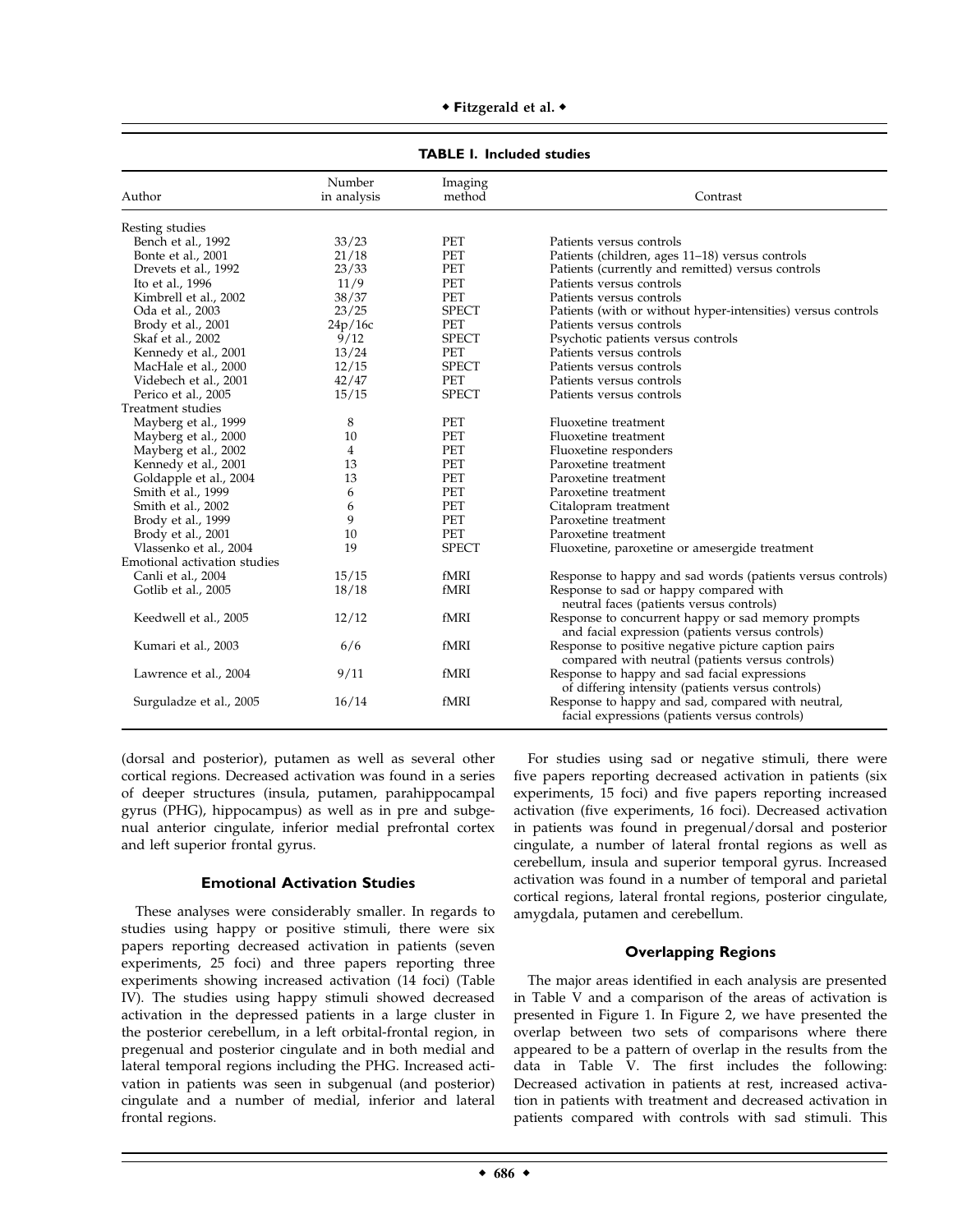| Region                                      | Hemisphere   | BA | Volume $(mm^3)$ | Weighted center $(x,y,z)$ |          |          | Max ALE value |
|---------------------------------------------|--------------|----|-----------------|---------------------------|----------|----------|---------------|
| Areas of decreased activation in patients   |              |    |                 |                           |          |          |               |
| Frontal                                     |              |    |                 |                           |          |          |               |
| Superior temporal gyrus                     | L            | 38 | 504             | $-38.45$                  | 3.49     | $-16.53$ | 0.0043        |
| Middle frontal gyrus                        | L            | 9  | 648             | $-35.96$                  | 19.91    | 32.36    | 0.0049        |
| Middle frontal gyrus                        | $\mathbb{R}$ | 9  | 1,104           | 30.36                     | 47.92    | 34.15    | 0.0049        |
| Pregenual anterior cingulate                | L            | 24 | 2,544           | $-5.29$                   | 28.67    | 12.72    | 0.0082        |
| Pregenual anterior cingulate                | R            | 32 | 872             | 0.59                      | 48.03    | 3.5      | 0.0060        |
| Dorsal cingulate gyrus                      | L            | 32 | 896             | $-14.97$                  | 20.98    | 38.02    | 0.0057        |
| Claustrum/insula                            | L            |    | 2,352           | $-37.1$                   | $-11.75$ | 7.3      | 0.0066        |
| Posterior cingulate                         | L            | 30 | 768             | $-28.58$                  | $-67.02$ | 16.55    | 0.0048        |
| Areas of increased activation in patients   |              |    |                 |                           |          |          |               |
| Frontal                                     |              |    |                 |                           |          |          |               |
| Inferior frontal gyrus                      | L            | 47 | 288             | $-17.68$                  | 7.91     | $-14.14$ | 0.0038        |
| Medial frontal gyrus                        | L            | 10 | 272             | $-6.95$                   | 54.83    | 6.1      | 0.0037        |
| Superior frontal gyrus                      | L            | 10 | 272             | $-31.1$                   | 60.16    | 7.16     | 0.0037        |
| Superior frontal gyrus                      | R            | 10 | 256             | 25                        | 59       | 3        | 0.0036        |
| Middle frontal gyrus                        | $\mathbb{R}$ | 10 | 312             | 39.08                     | 36.85    | 14.04    | 0.0037        |
| Other cortical                              |              |    |                 |                           |          |          |               |
| Occipital lobe - Lingual gyrus              | $\mathbb R$  | 17 | 336             | 8.32                      | $-93.52$ | $-3.75$  | 0.0038        |
| Anterior hippocampus/amygdala               | $\mathbb{R}$ |    | 312             | 29.86                     | $-10.83$ | $-12.86$ | 0.0038        |
| Cerebellum                                  |              |    |                 |                           |          |          |               |
| Anterior lobe                               | L            |    | 336             | $-11.12$                  | $-54.47$ | $-11$    | 0.0036        |
| Anterior lobe                               | $\mathbb{R}$ |    | 264             | 4                         | $-36$    | $-16$    | 0.0038        |
| Subcortical                                 |              |    |                 |                           |          |          |               |
| Thalamus - Ventral posterior medial nucleus | R            |    | 3,064           | 18.4                      | $-13.35$ | 1.59     | 0.0059        |
| Thalamus - Pulvinar                         | L            |    | 336             | $-13.04$                  | $-21.95$ | 8.12     | 0.0038        |
| Thalamus                                    | L            |    | 304             | $-5.05$                   | $-7.05$  | 1.91     | 0.0037        |
| Thalamus                                    | R            |    | 264             | 13.21                     | $-3.09$  | 12.78    | 0.0037        |
| Caudate body                                | L            |    | 336             | $-14.91$                  | 3.91     | 13.79    | 0.0038        |

# $\bullet$  Brain Activity in Depression  $\bullet$

# **TABLE II. Results of resting study analysis**

| TABLE III. Results of treatment studies (pre and post SSRI treatment comparisons) |  |  |
|-----------------------------------------------------------------------------------|--|--|
|-----------------------------------------------------------------------------------|--|--|

| Region                                            | Hemisphere            | BA    | Volume $(mm^3)$ | Weighted center $(x,y,z)$ |          | Max ALE value |        |
|---------------------------------------------------|-----------------------|-------|-----------------|---------------------------|----------|---------------|--------|
| Areas of increased activation following treatment |                       |       |                 |                           |          |               |        |
| Frontal                                           |                       |       |                 |                           |          |               |        |
| Middle frontal gyrus                              | L                     | 8/9   | 4,400           | $-35.42$                  | 13.26    | 33.83         | 0.0099 |
| Middle frontal gyrus                              | $\mathbb R$           | 46    | 3,032           | 41.32                     | 23.73    | 21.09         | 0.0086 |
| Inferior frontal gyrus                            | L                     | 47    | 960             | $-34.79$                  | 30.24    | 2.79          | 0.0054 |
| Dorsal anterior cingulate gyrus                   | $\mathbb{R}$          | 24    | 3,960           | 22.73                     | 8.47     | 32.85         | 0.0079 |
| Precentral gyrus                                  | L                     | 4     | 752             | $-49.09$                  | $-11.44$ | 25.09         | 0.0048 |
| Temporal - Parietal                               |                       |       |                 |                           |          |               |        |
| Supramarginal gyrus                               | L                     | 40    | 3,912           | $-42.19$                  | $-43.56$ | 33.07         | 0.0123 |
| Posterior cingulated                              | $\mathbb{R}$          | 23    | 3,664           | 2.72                      | $-28.77$ | 23.68         | 0.0107 |
| Inferior parietal lobe                            | $\mathbb{R}$          | 40    | 1,808           | 40.82                     | $-33.09$ | 33            | 0.0092 |
| Subcortical                                       |                       |       |                 |                           |          |               |        |
| Midbrain                                          | $\mathbb{R}$          |       | 792             | 2.92                      | $-28.03$ | $-15.58$      | 0.0060 |
| Putamen                                           | $\mathbb{R}$          |       | 472             | 20                        | 1.21     | 13.3          | 0.0048 |
| Areas of decreased activation following treatment |                       |       |                 |                           |          |               |        |
| Frontal                                           |                       |       |                 |                           |          |               |        |
| Middle frontal gyrus                              | L                     | 10    | 816             | $-12.49$                  | 45.56    | 2.06          | 0.0069 |
| Superior frontal gyrus                            | L                     | 9     | 496             | $-22.09$                  | 33.89    | 34.05         | 0.0052 |
| Medial frontal gyrus/gyrus rectus                 | $\mathbb{R}$          | 11/32 | 280             | 5.9                       | 24.32    | $-10.87$      | 0.0044 |
| Subgenual anterior cingulate/fornix               | R                     | 25    | 3,560           | 2.56                      | $-1.72$  | 0.08          | 0.0090 |
| Pregenual anterior cingulate                      | $\mathbb R$           | 24    | 1,128           | 6.79                      | 38.41    | 4.77          | 0.0061 |
| Medial temporal                                   |                       |       |                 |                           |          |               |        |
| Parahippocampal gyrus                             | $\mathbb{R}$          | 28    | 1,224           | 23.48                     | $-18.23$ | $-18.37$      | 0.0076 |
| Parahippocampal gyrus                             | L                     | 35    | 800             | $-19.14$                  | $-18$    | $-14.06$      | 0.0068 |
| Hippocampus                                       | $\mathbb{R}$          |       | 368             | 28.29                     | $-27.88$ | $-6.9$        | 0.0051 |
| Insula                                            | $\overline{\text{R}}$ | 13    | 11,960          | 32.69                     | 1.19     | 8.04          | 0.0130 |
| Subcortical                                       |                       |       |                 |                           |          |               |        |
| Putamen                                           | L                     |       | 2,472           | $-27.42$                  | $-2.73$  | 7.53          | 0.0115 |
| Putamen                                           | L                     |       | 2,120           | $-20.01$                  | 18.04    | 4.53          | 0.0076 |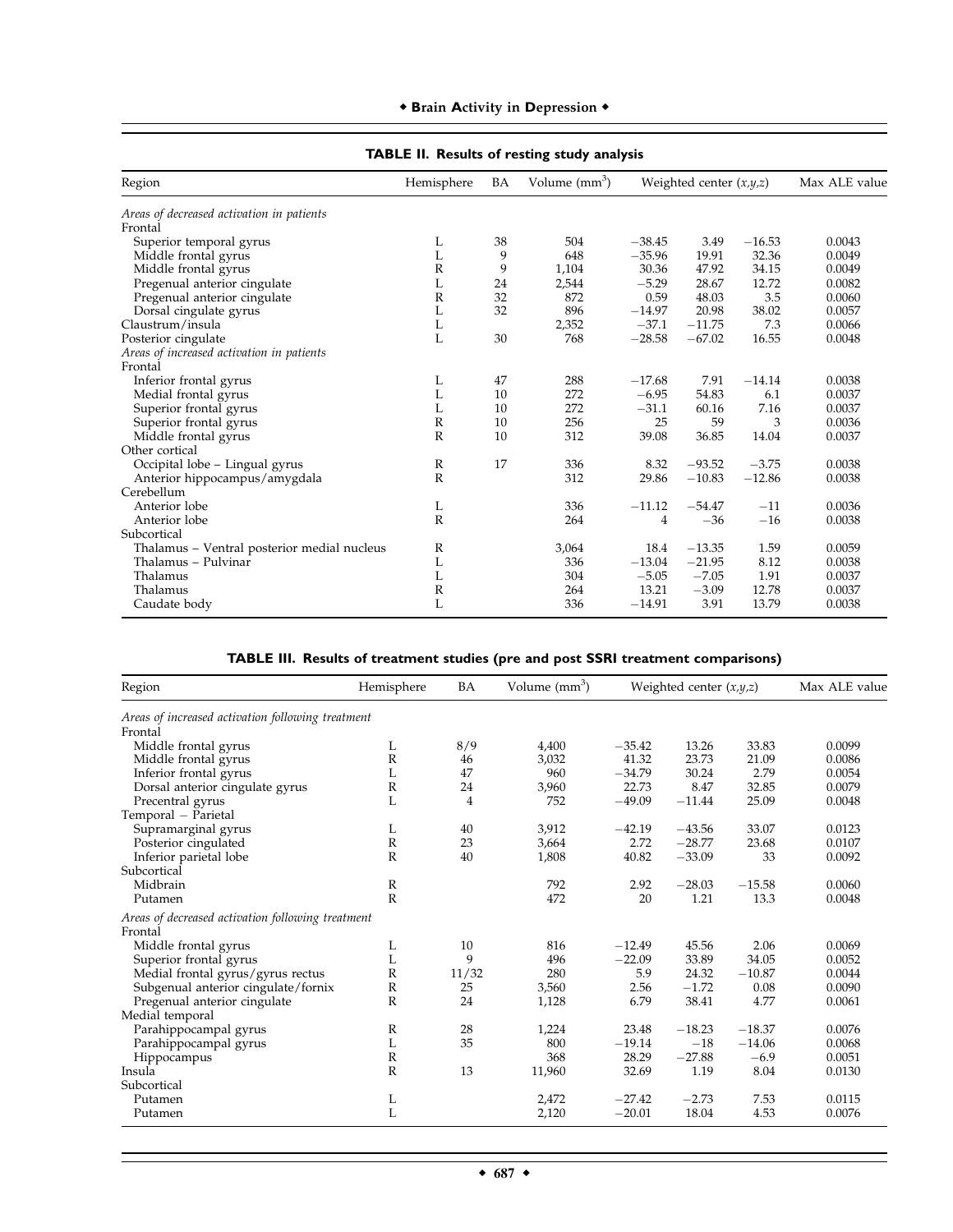| Region                                                                                  | Hemisphere                  | BA             | Volume (mm <sup>3</sup> ) | Weighted center $(x,y,z)$ |                  | Max ALE value    |                  |
|-----------------------------------------------------------------------------------------|-----------------------------|----------------|---------------------------|---------------------------|------------------|------------------|------------------|
| Areas of decreased activation in patients when exposed to "positive" stimuli            |                             |                |                           |                           |                  |                  |                  |
| Frontal                                                                                 |                             |                | 872                       | $-21.76$                  |                  |                  | 0.0040           |
| Posterior orbital gyrus<br>Pregenual anterior cingulated                                | L<br>L                      | 11/44<br>24/32 | 304                       | $-8.14$                   | 11.42<br>37.95   | $-14.27$<br>0.95 | 0.0038           |
| Other cortical                                                                          |                             |                |                           |                           |                  |                  |                  |
| Medial-posterior parahippocampal gyrus                                                  | R                           | 36             | 280                       | 1.82                      | $-36.99$         | 3.1              | 0.0037           |
| Inferior temporal gyrus                                                                 | $\mathbb{R}$                | 20             | 256                       | 57.28                     | $-5.4$           | $-30.24$         | 0.0037           |
| Fusiform gyrus                                                                          | $\mathbb R$                 | 19             | 256                       | 34.32                     | $-70.32$         | $-12.76$         | 0.0038           |
| Posterior cingulate gyrus (lateral)                                                     | L                           | 31             | 256                       | $-25.84$                  | $-37.11$         | 35.84            | 0.0038           |
| Cerebellum                                                                              |                             |                |                           |                           |                  |                  |                  |
| Posterior lobe                                                                          | L                           |                | 1568                      | $-24.11$                  | $-79.44$         | $-19.68$         | 0.0044           |
| Subcortical<br>Putamen                                                                  | R                           |                | 280                       | 22.11                     | 10.8             | $-2.2$           | 0.0038           |
|                                                                                         |                             |                |                           |                           |                  |                  |                  |
| Areas of increased activation in patients when exposed to "positive" stimuli            |                             |                |                           |                           |                  |                  |                  |
| Frontal<br>Superior frontal gyrus                                                       | R                           | 8              | 360                       | 0.94                      | 32.97            | 51.65            | 0.0036           |
| Middle frontal gyrus                                                                    | ${\mathbb R}$               | 8              | 408                       | 37.71                     | 19.46            | 53.17            | 0.0038           |
| Medial frontal gyrus                                                                    | ${\mathbb R}$               | 10             | 520                       | 9.85                      | 51.36            | 4.05             | 0.0038           |
| Inferior frontal gyrus                                                                  | $\mathbb R$                 | 47             | 512                       | 22.87                     | 9.71             | $-20.37$         | 0.0038           |
| Anterior cingulate (subgenual)                                                          | ${\mathbb R}$               | 25             | 1632                      | 2.62                      | 15.17            | $-3.42$          | 0.0050           |
| Gyrus rectus                                                                            | R                           | 11             | 424                       | 20.26                     | 27.9             | $-11.94$         | 0.0038           |
| Inferior frontal gyrus                                                                  | L                           | 11/47          | 1152                      | $-31.37$                  | 41.46            | $-9.06$          | 0.0038           |
| Inferior frontal gyrus                                                                  | L                           | 44             | 440                       | $-46$                     | 6.92             | 20.18            | 0.0038           |
| Anterior cingulate (subgenual)                                                          | L                           | 32             | 392                       | $-8.06$                   | 30.91            | $-6.84$          | 0.0037           |
| Precentral gyrus                                                                        | L                           | 6              | 496                       | $-41.1$                   | $-1.68$          | 44.13            | 0.0038           |
| Other<br>Lingual gyrus                                                                  | $\mathbb{R}$                | 18             | 464                       | 13.83                     | $-81.85$         | $-14.03$         | 0.0038           |
| Posterior cingulate gyrus                                                               | R                           | 23             | 464                       | 1.38                      | $-27$            | 30.05            | 0.0037           |
|                                                                                         |                             |                |                           |                           |                  |                  |                  |
| Areas of decreased activation in patients when exposed to "negative" stimuli<br>Frontal |                             |                |                           |                           |                  |                  |                  |
| Superior frontal gyrus                                                                  | $\mathbb{R}$                | 11             | 448                       | 11.12                     | 48.22            | $-11.91$         | 0.0038           |
| Inferior frontal gyrus                                                                  | $\mathbb{R}$                | 45             | 384                       | 47.07                     | 25.9             | 13.23            | 0.0037           |
| Inferior frontal gyrus                                                                  | $\mathbb R$                 | 45             | 568                       | 54.36                     | 17.95            | 1.1              | 0.0037           |
| Anterior cingulate gyrus (pregenual/dorsal)                                             | $\mathbb R$                 | 24/32          | 512                       | 13.82                     | 31.11            | 14.93            | 0.0037           |
| Anterior cingulate gyrus (dorsal)                                                       | $\mathbb R$                 | 24/32          | 464                       | 15.65                     | 17.58            | 28.76            | 0.0038           |
| Middle frontal gyrus                                                                    | L                           | 8              | 456                       | $-24.89$                  | 31.04            | 42.36            | 0.0037           |
| Middle frontal gyrus                                                                    | L                           | 8              | 400                       | $-43.97$                  | 11.87            | 28               | 0.0038           |
| Middle frontal gyrus                                                                    | L                           | 46             | 336                       | $-40.25$                  | 42.96            | 0.96             | 0.0037           |
| Temporal                                                                                | R                           | 21             | 512                       | 45.85                     |                  |                  | 0.0038           |
| Middle temporal gyrus<br>Superior temporal gyrus                                        | L                           | 22             | 400                       | $-54.5$                   | $-2.77$<br>5.33  | $-18.05$<br>0.88 | 0.0037           |
| Posterior Cingulate                                                                     | L                           | 31             | 408                       | $-4.1$                    | $-64.14$         | 15.83            | 0.0038           |
| Cerebellum                                                                              |                             |                |                           |                           |                  |                  |                  |
| Posterior lobe                                                                          | ${\mathbb R}$               |                | 416                       | 4.13                      | $-74.97$         | $-20.06$         | 0.0038           |
| Anterior lobe                                                                           | R                           |                | 416                       | 1.87                      | $-41.09$         | $-17.44$         | 0.0038           |
| Insula                                                                                  | L                           | 13             | 408                       | $-36.07$                  | 7.05             | 3.5              | 0.0038           |
| Areas of increased activation in patients when exposed to "negative" stimuli<br>Frontal |                             |                |                           |                           |                  |                  |                  |
| Inferior frontal gyrus                                                                  | R                           | 45             | 376                       | 45.06                     | 25.09            | 18.12            | 0.0037           |
| Middle frontal gyrus                                                                    | $\mathbb{R}$                | 6              | 352                       | 42.04                     | 3.88             | 42.45            | 0.0038           |
| Inferior frontal gyrus                                                                  | L                           | 11             | 408                       | $-13.91$                  | 14.97            | $-19.53$         | 0.0037           |
| Temporal                                                                                |                             |                |                           |                           |                  |                  |                  |
| Superior temporal gyrus                                                                 | ${\bf R}$                   | 41/42          | 1344                      | 53.33                     | $-20.97$         | 14.97            | 0.0044           |
| Superior temporal gyrus                                                                 | $\mathbb R$<br>$\mathbb{R}$ | 22<br>37       | 448<br>320                | 47.02<br>34.12            | 3.14<br>$-40.52$ | 1.16<br>$-15.87$ | 0.0036<br>0.0038 |
| Fusiform gyrus<br>Inferior temporal gyrus                                               | L                           | 20             | 384                       | $-45.82$                  | $-30.96$         | $-10.1$          | 0.0038           |
| Parietal                                                                                |                             |                |                           |                           |                  |                  |                  |
| Superior parietal gyrus                                                                 | L                           | $\overline{7}$ | 448                       | $-19$                     | $-57$            | 47               | 0.0036           |
| Inferior parietal lobule                                                                | ${\mathbb R}$               | 40             | 304                       | 44.66                     | $-30.08$         | 36.01            | 0.0038           |
| Inferior parietal lobule                                                                | L                           | 40             | 424                       | $-51.62$                  | $-54.76$         | 47.2             | 0.0038           |
| Angular gyrus                                                                           | L                           | 39             | 392                       | $-43.05$                  | $-64$            | 22.84            | 0.0037           |
| Posterior cingulate gyrus                                                               | L                           | 31             | 392                       | $-1.9$                    | $-31.96$         | 39.09            | 0.0038           |
| Subcortical                                                                             |                             |                |                           |                           |                  |                  |                  |
| Putamen                                                                                 | L                           |                | 392                       | $-24.63$                  | 3.88             | $-2.21$          | 0.0038           |
| Amygdala/uncus                                                                          | L                           | 24/38          | 424                       | $-24.67$                  | 0.35             | $-23.4$          | 0.0038           |
| Cerebellum<br>Posterior lobe                                                            | ${\mathbb R}$               |                |                           |                           |                  |                  |                  |
|                                                                                         |                             |                | 336                       | 28.88                     | $-58.83$         | $-17.79$         | 0.0037           |

| <b>TABLE IV.</b> Results of the analysis of emotional activation studies |  |  |  |
|--------------------------------------------------------------------------|--|--|--|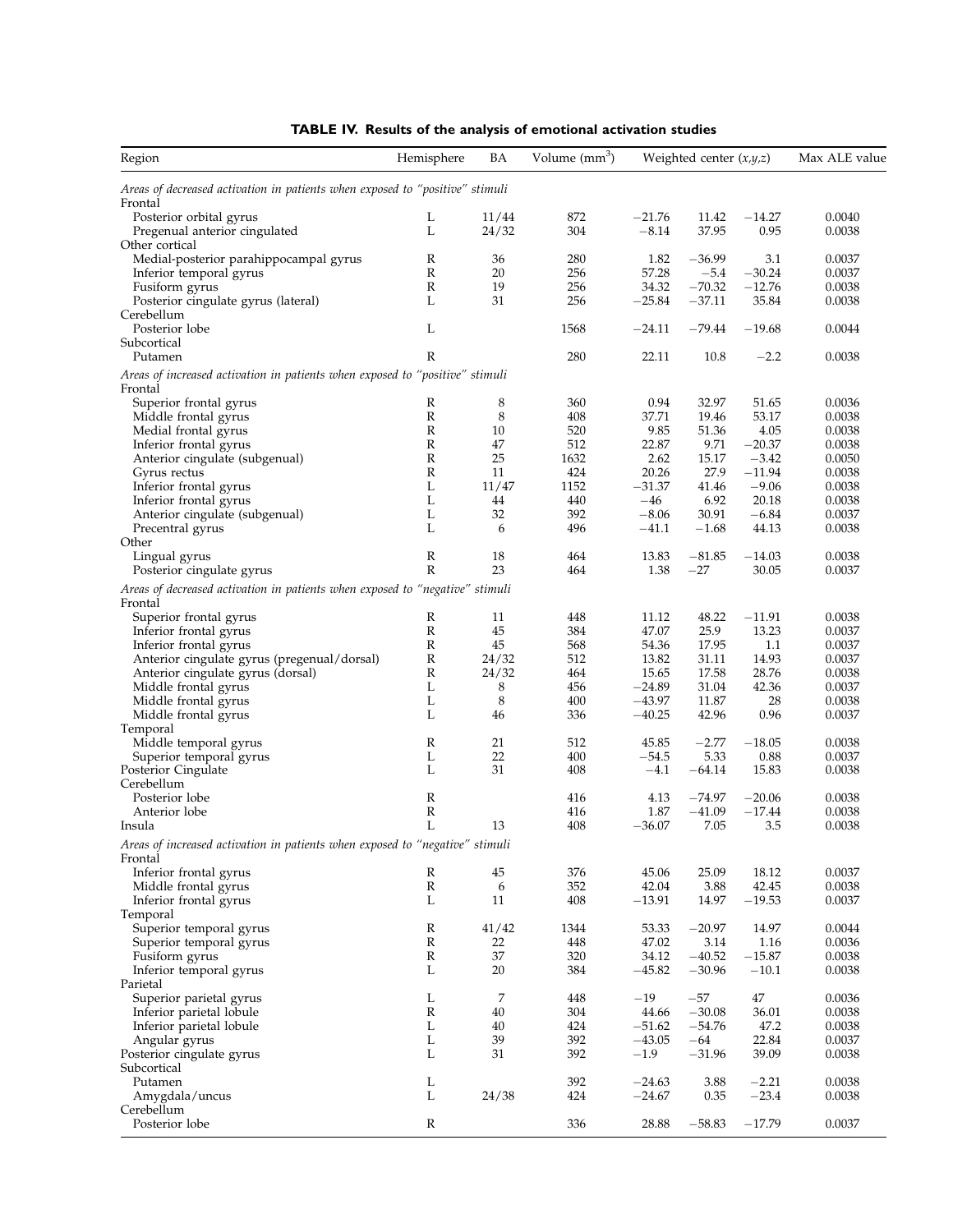revealed areas of limited overlap between decreased activation at rest and increased activation with treatment and between increased activation with treatment and decreased activation with sad stimuli but no areas of overlap between all three comparisons. The second comparison was between the following: Increased activation in patients at rest, decreased activation in patients with treatment and increased activation in patients compared with controls with sad stimuli. There was overlap between the first two study groups but not the other possible combinations.

### **DISCUSSION**

The aim of this study was to quantitatively analyse the results of a large number of neuroimaging studies performed in the investigation of the pathophysiology of MDD. Our findings suggest that despite the complexity and diversity of the imaging methods studied, there appears to be a pattern of distributed brain regions involved in the pathophysiology of this illness that may be identified and characterised with these techniques. However, as there was quite limited overlap between the areas found across imaging methods, it is critical to acknowledge that the pathophysiology as potentially identified with these techniques appears complex and not reducible to simple models or understandable with single imaging methods. Depression appears to involve a considerable number of diverse cortical and subcortical brain regions and there are significant differences in the way in which differing regions are abnormally active in the disorder and

differences both between and within regions identifiable with differing methods of study.

Although there is considerable complexity in the regions identified in this analysis, a number of interesting patterns may be tentatively identified that support the notion that MDD involves a series of specific related networks [Mayberg, 1997]. The first of these involves a series of regions including the dorsal/pregenual anterior cingulate, bilateral middle frontal gyrus (dorsolateral prefrontal cortex (DLPFC)), insula and the superior temporal gyrus (Table V). These regions appear to be characterised by decreased activity in resting studies, a relative lack of activation during induction of negative affect and an increase in activation with SSRI treatment. Although many of these findings have also been reported in individual studies, some inconsistently reported effects, for example the increase in DLPFC activity with treatment [for example, reported in Mayberg et al., 2000, but not in Davies et al., 2003], appear to be significant based on our analysis of pooled results. Although some studies in the literature have suggested lateralised differences, for example, left DLPFC hypoactivity [Bench et al., 1992], and most of the findings of reduced activity in depressed subjects at rest are left sided, no clear laterality is apparent across the other comparisons and study types. Interestingly, the exception to the left predominance of findings in the resting studies is the finding of bilateral hypoactivity in DLPFC. By contrast, changes seen with treatment are much less consistently lateralised and there is no clearly lateralised pattern of difference in response to negative emotion induction.

| Comparison                      | Direction of effect      | Cingulate cortical<br>regions | Other frontal<br>regions                            | Other regions identified                                                                |
|---------------------------------|--------------------------|-------------------------------|-----------------------------------------------------|-----------------------------------------------------------------------------------------|
| Resting studies                 | Decreased in patients    | Pregenual<br>Dorsal           | <b>Bilateral MFG</b>                                | Insula<br><b>STG</b>                                                                    |
|                                 | Increased in patients    |                               | Bilateral SFG<br>L medial and inferior FG<br>R MFG  | Thalamus<br>Caudate<br>Anterior cerebellum                                              |
| Treatment studies               | Increased with treatment | Dorsal<br>Posterior           | <b>Bilateral MFG</b><br>L IFG                       | Putamen<br>Midbrain<br>Parietal and precentral                                          |
|                                 | Decreased with treatment | Pregenual<br>Subgenual        | L MFG and SFG<br>R medial and inferior              | Insula<br>Putamen<br>Hippocampus/<br>parahippocampal gyrus                              |
| Induction of<br>positive affect | Decreased in patients    | Pregenual<br>Posterior        | L orbitofrontal                                     | Medial and lateral temporal<br>Posterior cerebellum                                     |
|                                 | Increased in patients    | Subgenual<br>Posterior        | R medial<br>Bilateral inferior<br>Lateral $(R > L)$ | Lingual gyrus<br>Precentral gyrus                                                       |
| Induction of<br>negative affect | Decreased in patients    | Pregenual/dorsal<br>Posterior | Bilateral MFG<br>R IFG<br>R SFG                     | Insula<br>Superior temporal gyrus<br>Anterior and posterior cerebellum                  |
|                                 | Increased in patients    | Posterior                     | <b>Bilateral IFG</b><br>R MFG                       | Lateral temporal cortex<br>Parietal cortex<br>Amygdala, putamen<br>Posterior cerebellum |

**TABLE V. Summary of the major areas of activation**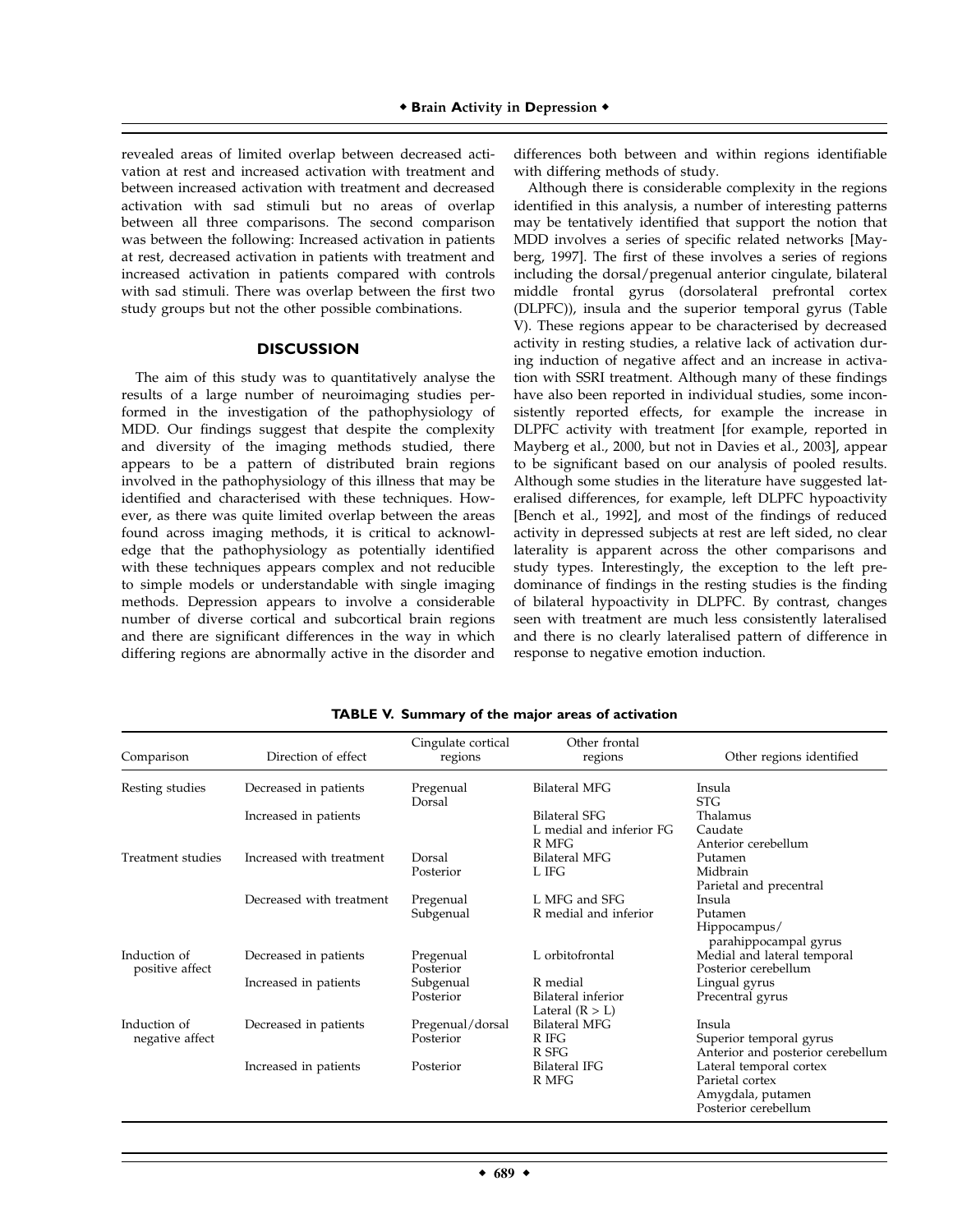

#### **Figure 1.**

Demonstration of the areas of significant differences across the four analyses. (**a**) Decreased (blue) and increased (red) activation in depressed patients at rest compared with controls  $(x =$ 0,  $z = +9$ ). (b) Increased activation (red) and decreased activation (blue) with SSRI treatment in depressed patients  $(x = -10,$ 

It has been proposed that the involvement of dorsal frontal regions in depression is closely related to the cognitive symptoms of the disorder [Dolan et al., 1993]. Indeed, in controls, these regions are activated by tasks such as working memory, word generation and planning that have

 $z = +9$ ). (c) Increased (red) and decreased (blue) activation in depressed patients compared with controls in response to happy stimuli  $(x = 0, z = +9)$ . (d) Decreased (blue) and increased (red) activation in depressed patients compared with controls in response to sad stimuli  $(x = 0, z = +1)$ . Images are neurological.

been shown to be performed more poorly in depressed subjects [for example, Fincham et al., 2002; Rajah and D'Esposito, 2005] and studies using some of these tasks report under-activation of DLPFC in depressed subjects [for example, Elliott et al., 1997; Okada et al., 2003]. Due to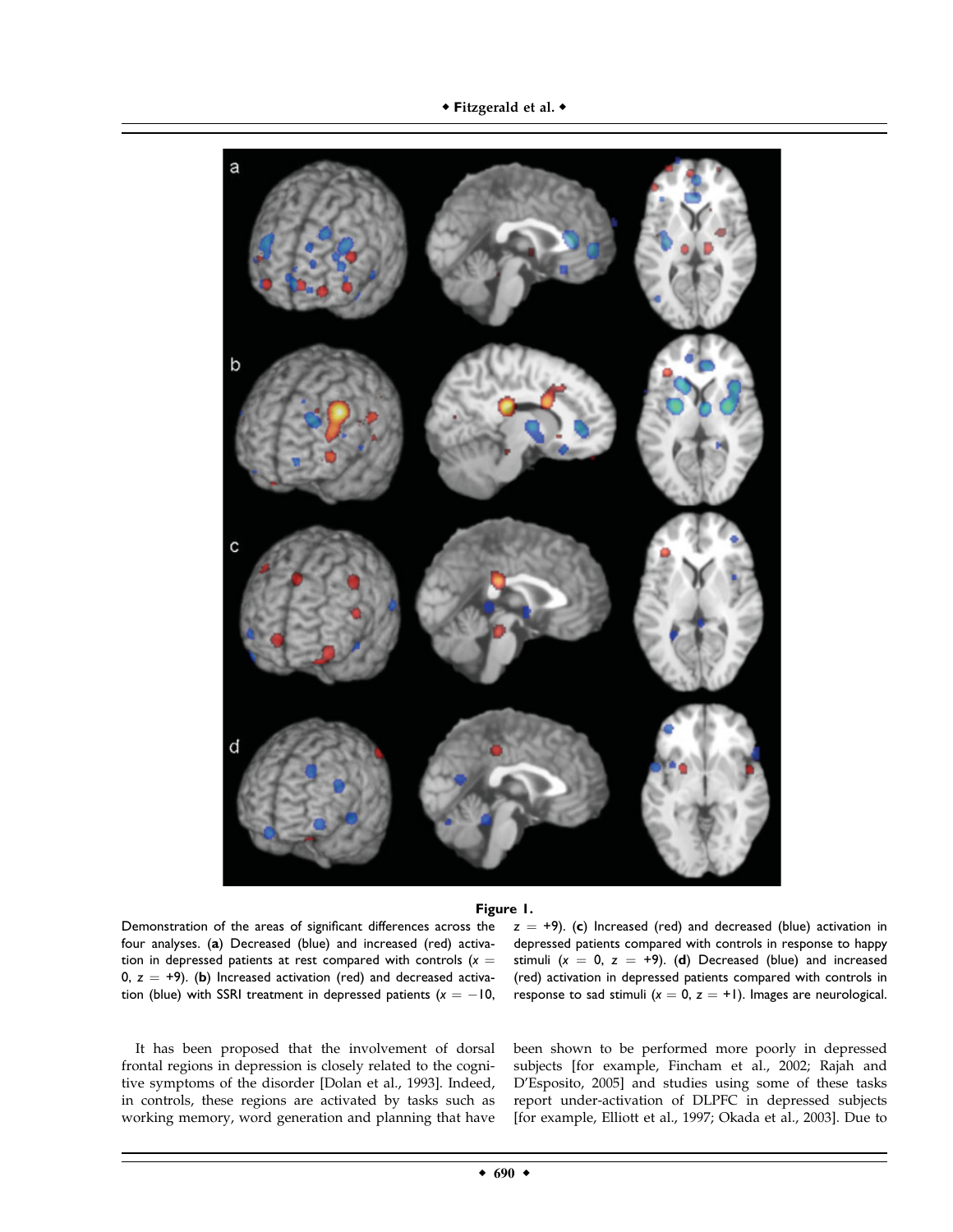**\* Brain Activity in Depression \*** 



#### **Figure 2.**

Demonstration of the areas of overlap between analyses. (**a**) Decreased activation in patients at rest (red); increased activation in patients with treatment (blue); decreased activation in patients compared with controls with sad stimuli (green); overlap between decreased activation at rest and increased activation with treatment (yellow); overlap between increased activation with treatment and decreased activation with sad stimuli (pink). There were no areas of overlap between decreased at rest and decreased with sad stimuli or for the three comparisons.

the lack of studies using consistent methods, it was not possible to conduct a qualitative analysis of cognitive activation studies to confirm this observation. Importantly, dorsal frontal regions were also under-active in patients during the induction of negative affect. Dorsal prefrontal cortex, especially the medial component of BA9, has been found to be activated in response to emotional stimuli in normal controls by both positive and negative emotional stimuli [Lane et al., 1997a,b]. This region may be involved in the modulation of emotional responses [Drevets, 1999], suggesting that dysfunction of this region will produce heightened or abnormal physiological and or psychological responses to stressful stimuli. Our finding of a failure of patients to normally activate this area in response to negative emotional stimuli would be consistent with the interpretation that dysfunction of this area contributes to an abnormal appraisal and response to negative stimuli possibly leading to secondary effects in other brain regions including increased activation in cortical-limbic circuitry.

It is in cortical-limbic regions that the second most obvious network identified across these analyses was

(**b**) Increased activation in patients at rest (red); decreased activation in patients with treatment (blue); increased activation in patients compared with controls with sad stimuli (green); overlap between increased activation at rest and decreased activation with treatment (yellow). There were no areas of overlap between increased activation with treatment and decreased activation with sad stimuli, decreased at rest and decreased with sad stimuli or for the three comparisons.

found involving regions including medial and inferior frontal cortex and the basal ganglia (caudate or putamen). These areas appear to be relatively consistently overactive at rest, overactive during induction of negative affect and display a reduction in activity with SSRI treatment. Additional regions identified in some but not all of these analyses included the amygdala and thalamus. This pattern of baseline and change related activation appears consistent with the previously proposed involvement of limbic-thalamo-cortical circuits in depression [Drevets, 1998]. This series of connected limbic components appears to be clearly hyperactive in the depressed state and hyperresponsive to the induction of both negative and positive emotion. There is also a complementary finding that some orbitofrontal and temporal cortical regions fail to activate normally in depressed subjects in response to positive emotional stimuli. Collectively, this implies that a substantive dysfunction of the circuitry involved in emotional control and regulation is at least in part modifiable with successful antidepressant therapy.

Another important region identified in this analysis is the subgenual anterior cingulate cortex. We identified this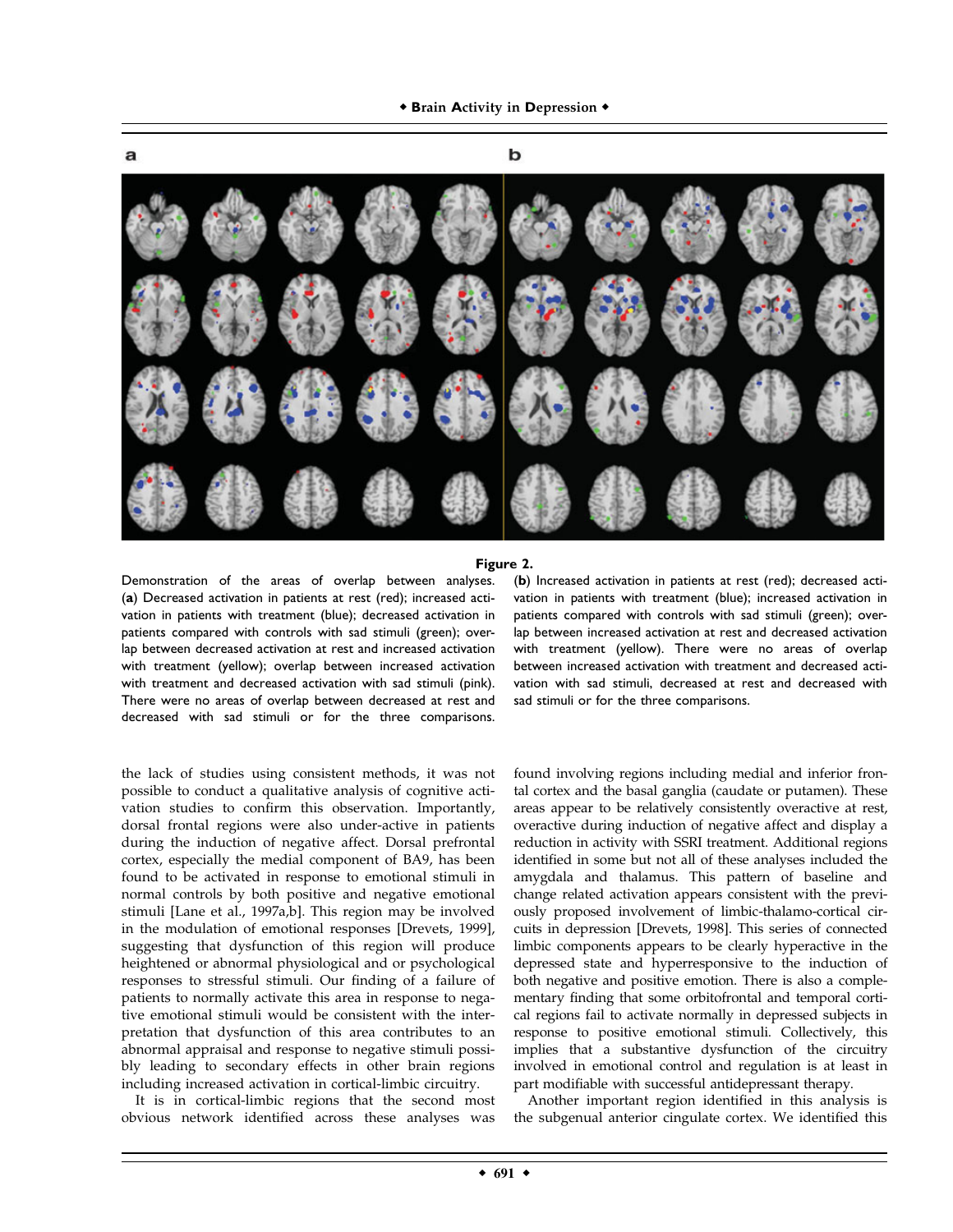region as showing a decrease in activity with SSRI treatment and there were differences in response activation in this region with positive stimuli in patients. We did not, however, identify an increase in activity in this area at rest. Individual studies have reported a decrease in activity in this site [Drevets et al., 1997] that may be partially explained by reduced volume of this site: this effect of volume could easily confound analyses evaluating the degree of resting change across studies. Activity relative to volume may actually be increased [Drevets, 1999; Drevets et al., 1998], which would be consistent with our finding of an overall reduction in activity with SSRI treatment.

Whilst there has been a considerable focus on frontal and subcortical regions in depression, we identified the involvement of a number of parietal and temporal regions as well as the posterior cingulate and cerebellum. In regards to the posterior cingulate, we found differences in response to both positive and negative emotional stimuli (both increased and decreased activation was identified) as well as an increase in activity with SSRI treatment. Although not commonly highlighted in the imaging literature on depression, involvement of this region is not surprising given that there is a direct connection between ventral posterior cingulate and subgenual anterior cingulate as well as a link to medial orbitofrontal cortex [Vogt et al., 2006] and that it is activated by emotional stimuli [George et al., 1995; Vogt et al., 2003]. It has been proposed that this region of the posterior cingulate is involved in self-assessment, in particular the assessment of emotional content (in collaboration with subgenual anterior cingulate) arising from inputs from the ventral visual stream [Vogt et al., 2006]. Abnormal functioning of a region involved in self monitoring could be consistent with the apparently contradictory findings of both increased and decreased activation with positive and negative affect. This could also be consistent with a ''normalising'' increase in abnormally reduced activation with SSRI treatment.

Cerebellar regions were also identified in a number of analyses. There was an increase in resting anterior cerebellar activity as well as abnormal responses in cerebellar activation to both positive and negative affect. The cerebellum is now recognised as being connected to both cortical and limbic brain regions important for mood regulation [Schmahmann and Pandya, 1997] and probably plays an important role in the perception of emotional stimuli [Bermpohl et al., 2006]. Studies suggest that the cerebellum is differentially activated by positive emotion, at least in males, [Canli et al., 2004; Habel et al., 2005] and we found a reduction in normal posterior cerebellar activation in the depressed group. However, other studies have reported changes in cerebellar responsively to negative stimuli, suggesting that the dysfunction in this region in not valence specific, as is supported by our analysis.

The study also produced an interesting, if tentative, finding in regards to medial temporal lobe (MTL) structures and their interconnections arising from analysis of the emotional activation studies. In particular, the induc-

tion of negative affect resulted in increased MTL activation whilst the opposite (positive affect induction) resulted in decreased MTL activation when compared with controls. The MTL (especially the PHG) has substantial connections to several regions also identified in the analyses. The PHG is the major inflow tract to the hippocampus which is widely identified in structural imaging studies as being reduced in volume in depression [Campbell and Macqueen, 2004; Sheline et al., 2002]. In addition, one of the major input pathways to the PHG arises in the inferior parietal lobe [Clower et al., 2001; Ding et al., 2000; Gaffan and Hornak, 1997], especially in the angular gyrus, an area where we found increased activation in response to negative stimuli. The MTL is also reciprocally connected to the claustrum [Crick and Koch, 2005] which lies anatomically adjacent to the insula which was also identified as abnormally active in a number of these analyses. It is possible that disruption of this circuitry may well underlie, or be a consequence, of altered appraisal of the emotional content of visual stimuli. This inference may be drawn from studies of visual neglect, which has been identified as arising from damage to angular gyrus and its connections to the PHG [Mort et al., 2003]. Similar pathways may be involved in this condition to those that are affected in the disruption of emotional experience in depression. Indirect support for this is also provided by the observation that unilateral caloric vestibular stimulation, which is known to transiently reverse neglect [Bottini et al., 2005; Cappa et al., 1987] by the activation of structures in the contralateral hemisphere including those in the circuits described [Fasold et al., 2002; Suzuki et al., 2001], may also have mood altering properties in patients with clinical mood disorder [Dodson, 2004].

Although there was some consistency in the identification of the regions discussed on purely an anatomical descriptive level, as is apparent from Figure 2, there were few regions identified ''in common'' between the study types. This is even the case within specific regions: for example, the dorsal anterior cingulate region identified as ''under-active'' at rest appears not to be exactly the same as the area in which treatment results in increased activity (Fig. 1). It is possible that this results from methodological issues: however, it is not clear why there would be a systematic difference between study types where consistent overlapping activation is found within study groups as reflected as the significant areas of the activation in each separate analysis. Alternatively, these intra-regional variations truly reflect differences in the involvement of subregions in the illness and the process through which these regions are activated. For example, this seems quite reasonable when we consider the involvement of regions imaged at rest and with emotional activation. Pathophysiological disruption of a broad cortical region, for example, dorsal cingulate, may be differently apparent depending on the scanning paradigm and the local circuitry evoked by this. However, currently our understanding of the complexity of interregional physiology may be insufficient to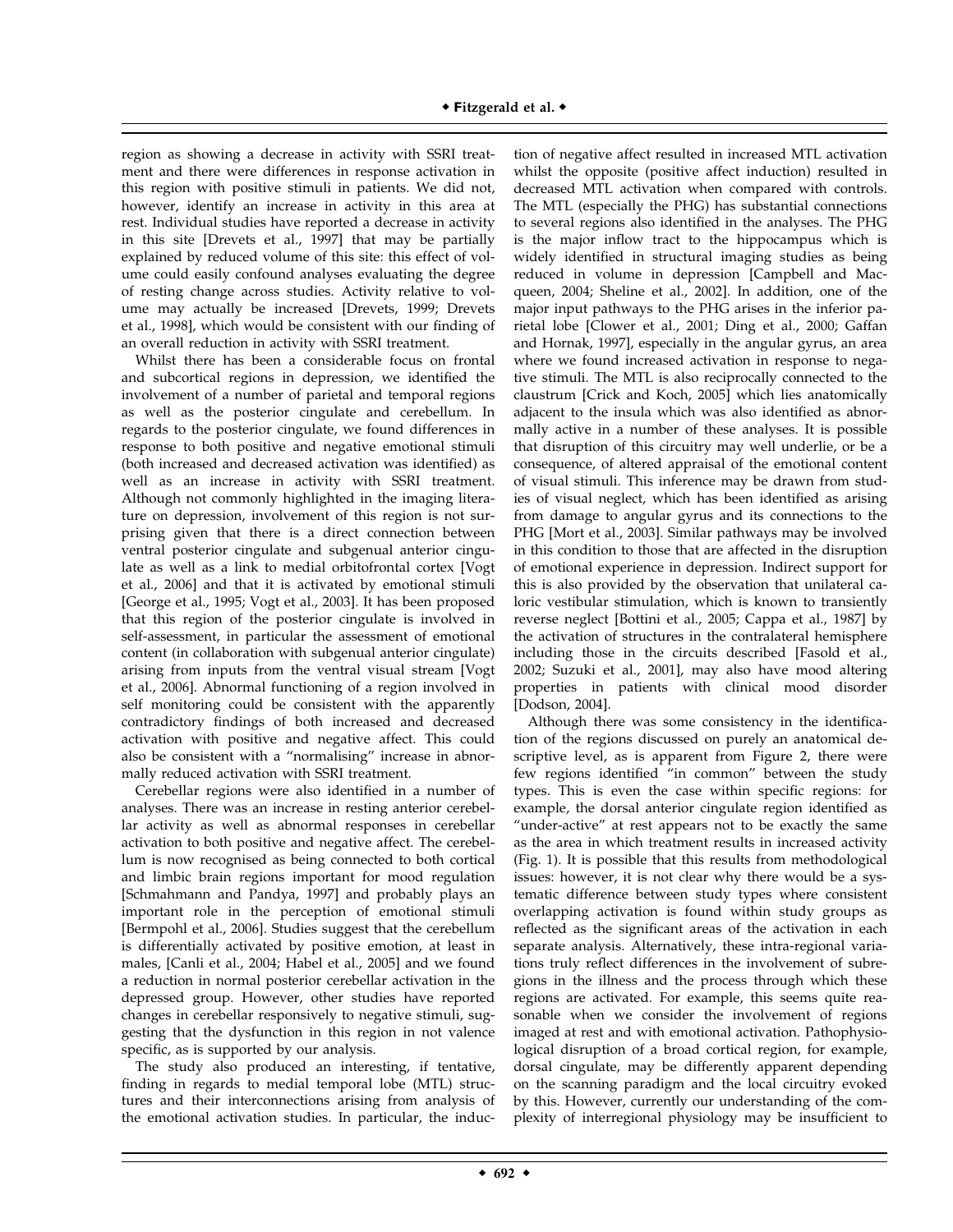allow us to fully explain why some regions may show both increases and decreases in activation, for example in the right middle frontal gyrus in the studies conducted at rest. Finally, although it is not apparent from us on inspection of the inclusion criteria of the studies, it is possible that there are substantial differences in the types of patients selected into different types of studies which may underlie some of these differences.

There are a number of limitations to be considered in interpretation of these results. The most significant of these is in the nature of the studies that were available to be included in the analysis. Achieving a sufficiently homogenous sample of studies for each analysis required the exclusion of many studies in each category. For example, in the area of treatment studies, we thought it was necessary to limit the studies to a single therapeutic paradigm to constrain potential heterogeneity resulting from the impacts of different treatments as diverse as psychotherapy and ECT, on brain activation patterns. For the analysis of emotional induction, it was necessary to include studies using a variety of methods to induce positive and negative affect due to the limited research that has been carried out in this area. As such, the possibility that heterogenous methods of mood induction alter activity in divergent brain regions cannot be ruled out. Consequently, these results should be treated as relatively preliminary. In contrast, compromises were also required in studies included in the analyses to ensure a sufficient sample of studies. The most obvious of these was the inclusion of a study in an adolescent population in the analysis of studies conducted at rest [Bonte et al., 2001]. This raises concerns about the appropriateness of the comparability of data across age groups and methodological issues related to scan normalisation although the authors seem to have normalised to the standard adult template. In addition, there is considerable variability in the quality of the primary data. For example, in the methods within studies for dealing with multiple comparisons and variability in the clinical definitions; these issues are likely to be reflected in the final quality of the analyses. However, despite the small number of studies and these other issues, the analyses clearly identified significant ALE clusters; these were plausible and broadly consistent with proposed regions of involvement in depressive disorders and there was overlap between identified regions across paradigms. Finally, we have no capacity to judge whether the results are affected by unpublished papers (the ''file drawer problem''). However, there is less apparent motivation for the nonpublication of studies that fail to show a specific activation pattern than may be the motivation for the nonpublication of negative treatment studies, and differences in the methods for function/location meta-analyses protect these studies from some of the methodological issues found with standard clinical trial/effect size meta-analysis studies [Fox et al., 1998].

In conclusion, the study has identified a complex network of brain regions involved in the pathophysiology of

MDD. First, there appears to be a network involving the dorsal/pregenual anterior cingulate, bilateral middle frontal gyrus, insula and the superior temporal gyrus where there is decreased activity at rest which is increased with SSRI treatment and a relative lack of activation during induction of negative affect. In contrast, the medial and inferior frontal cortex and the basal ganglia (caudate or putamen) as well as potentially the amygdala and thalamus are overactive at rest, overactive during induction of negative affect and display a reduction in activity with SSRI treatment. In addition, depression seems to involve posterior cingulate, medial temporal lobe and the cerebellum. Further research is required to try and untangle the role of these regions and networks, in particular to try and delineate the brain areas involved in the primary pathophysiological change and areas in which changes may be secondary.

#### **REFERENCES**

- Bench CJ, Friston KJ, Brown RG, Scott LC, Frackowiak RS, Dolan RJ (1992): The anatomy of melancholia: Focal abnormalities of cerebral blood flow in major depression. Psychol Med 22:607– 615.
- Bench CJ, Friston KJ, Brown RG, Frackowiak RS, Dolan RJ (1993): Regional cerebral blood flow in depression measured by positron emission tomography: The relationship with clinical dimensions. Psychol Med 23:579–590.
- Bermpohl F, Pascual-Leone A, Amedi A, Merabet LB, Fregni F, Gaab N, Alsop D, Schlaug G, Northoff G (2006): Dissociable networks for the expectancy and perception of emotional stimuli in the human brain. Neuroimage 30:588–600.
- Bonte FJ, Trivedi MH, Devous MD Sr, Harris TS, Payne JK, Weinberg WA, Haley RW (2001): Occipital brain perfusion deficits in children with major depressive disorder. J Nucl Med 42:1059–1061.
- Bottini G, Paulesu E, Gandola M, Loffredo S, Scarpa P, Sterzi R, Santilli I, Defanti CA, Scialfa G, Fazio F, Vallar G (2005): Left caloric vestibular stimulation ameliorates right hemianesthesia. Neurology 65:1278–1283.
- Brett M (1999): The MNI brain and the Talairach atlas, Cambridge Imagers. Available at http://www.mrc-cbu.cam.ac.uk/Imaging/mnispace.html.
- Brody AL, Saxena S, Silverman DH, Alborzian S, Fairbanks LA, Phelps ME, Huang SC, Wu HM, Maidment K, Baxter LR Jr (1999): Brain metabolic changes in major depressive disorder from pre- to post-treatment with paroxetine. Psychiatry Res 91:127–139.
- Brody AL, Saxena S, Stoessel P, Gillies LA, Fairbanks LA, Alborzian S, Phelps ME, Huang SC, Wu HM, Ho ML, Ho MK, Au SC, Maidment K, Baxter LR, Jr (2001): Regional brain metabolic changes in patients with major depression treated with either paroxetine or interpersonal therapy: Preliminary findings. Arch Gen Psychiatry 58:631–640.
- Brown S, Ingham RJ, Ingham JC, Laird AR, Fox PT (2005): Stuttered and fluent speech production: An ALE meta-analysis of functional neuroimaging studies. Hum Brain Mapp 25:105–117.
- Campbell S, Macqueen G (2004): The role of the hippocampus in the pathophysiology of major depression. J Psychiatry Neurosci 29:417–426.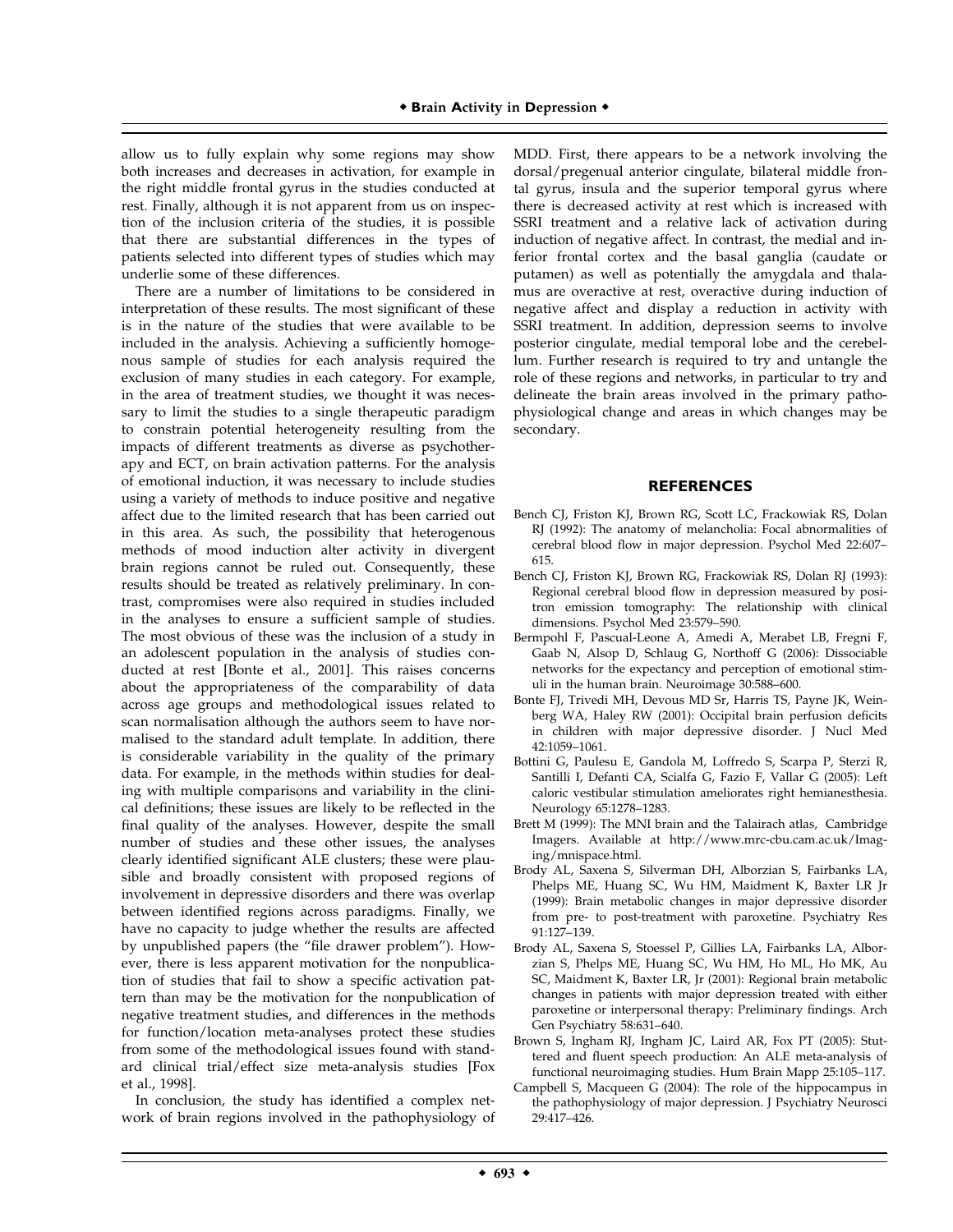- Canli T, Sivers H, Thomason ME, Whitfield-Gabrieli S, Gabrieli JD, Gotlib IH (2004): Brain activation to emotional words in depressed vs. healthy subjects. Neuroreport 15:2585–2588.
- Cappa S, Sterzi R, Vallar G, Bisiach E (1987): Remission of hemineglect and anosognosia during vestibular stimulation. Neuropsychologia 25:775–782.
- Clower DM, West RA, Lynch JC, Strick PL (2001): The inferior parietal lobule is the target of output from the superior colliculus, hippocampus, and cerebellum. J Neurosci 21:6283-6291.
- Crick FC, Koch C (2005): What is the function of the claustrum? Philos Trans R Soc Lond B Biol Sci 360:1271–1279.
- Davies J, Lloyd KR, Jones IK, Barnes A, Pilowsky LS (2003): Changes in regional cerebral blood flow with venlafaxine in the treatment of major depression. Am J Psychiatry 160:374–376.
- Ding SL, Van Hoesen G, Rockland KS (2000): Inferior parietal lobule projections to the presubiculum and neighboring ventromedial temporal cortical areas. J Comp Neurol 425:510–530.
- Dodson MJ (2004): Vestibular stimulation in mania: A case report. J Neurol Neurosurg Psychiatry 75:168–169.
- Dolan RJ, Bench CJ, Liddle PF, Friston KJ, Frith CD, Grasby PM, Frackowiak RS (1993): Dorsolateral prefrontal cortex dysfunction in the major psychoses; symptom or disease specificity? J Neurol Neurosurg Psychiatry 56:1290–1294.
- Drevets WC (1998): Functional neuroimaging studies of depression: The anatomy of melancholia. Annu Rev Med 49:341–361.
- Drevets WC (1999): Prefrontal cortical-amygdalar metabolism in major depression. Ann NY Acad Sci 877:614–637.
- Drevets WC (2000): Functional anatomical abnormalities in limbic and prefrontal cortical structures in major depression. Prog Brain Res 126:413–431.
- Drevets WC (2001): Neuroimaging and neuropathological studies of depression: Implications for the cognitive-emotional features of mood disorders. Curr Opin Neurobiol 11:240–249.
- Drevets WC, Videen TO, Price JL, Preskorn SH, Carmichael ST, Raichle ME (1992): A functional anatomical study of unipolar depression. J Neurosci 12:3628–3641.
- Drevets WC, Price JL, Simpson JR Jr, Todd RD, Reich T, Vannier M, Raichle ME (1997): Subgenual prefrontal cortex abnormalities in mood disorders. Nature 386:824–827.
- Drevets WC, Ongur D, Price JL (1998): Neuroimaging abnormalities in the subgenual prefrontal cortex: Implications for the pathophysiology of familial mood disorders. Mol Psychiatry 3:220–226, 190–191.
- Elliott R, Baker SC, Rogers RD, DA OL, Paykel ES, Frith CD, Dolan RJ, Sahakian BJ (1997): Prefrontal dysfunction in depressed patients performing a complex planning task: A study using positron emission tomography. Psychol Med 27:931–942.
- Fasold O, von Brevern M, Kuhberg M, Ploner CJ, Villringer A, Lempert T, Wenzel R (2002): Human vestibular cortex as identified with caloric stimulation in functional magnetic resonance imaging. Neuroimage 17:1384–1393.
- Fincham JM, Carter CS, van Veen V, Stenger VA, Anderson JR (2002): Neural mechanisms of planning: A computational analysis using event-related fMRI. Proc Natl Acad Sci USA 99: 3346–3351.
- Fox PT, Parsons LM, Lancaster JL (1998): Beyond the single study: Function/location metanalysis in cognitive neuroimaging. Curr Opin Neurobiol 8:178–187.
- Gaffan D, Hornak J (1997): Visual neglect in the monkey. Representation and disconnection. Brain 120(Pt 9):1647–1657.
- George MS, Ketter TA, Parekh PI, Horwitz B, Herscovitch P, Post RM (1995): Brain activity during transient sadness and happiness in healthy women. Am J Psychiatry 152:341–351.
- Glahn DC, Ragland JD, Abramoff A, Barrett J, Laird AR, Bearden CE, Velligan DI (2005): Beyond hypofrontality: A quantitative meta-analysis of functional neuroimaging studies of working memory in schizophrenia. Hum Brain Mapp 25:60–69.
- Goldapple K, Segal Z, Garson C, Lau M, Bieling P, Kennedy S, Mayberg H (2004): Modulation of cortical-limbic pathways in major depression: Treatment-specific effects of cognitive behavior therapy. Arch Gen Psychiatry 61:34–41.
- Gotlib IH, Sivers H, Gabrieli JD, Whitfield-Gabrieli S, Goldin P, Minor KL, Canli T (2005): Subgenual anterior cingulate activation to valenced emotional stimuli in major depression. Neuroreport 16:1731–1734.
- Habel U, Klein M, Kellermann T, Shah NJ, Schneider F (2005): Same or different? Neural correlates of happy and sad mood in healthy males. Neuroimage 26:206–214.
- Ito H, Kawashima R, Awata S, Ono S, Sato K, Goto R, Koyama M, Sato M, Fukuda H (1996): Hypoperfusion in the limbic system and prefrontal cortex in depression: SPECT with anatomic standardization technique. J Nucl Med 37:410–414 [see comments].
- Keedwell PA, Andrew C, Williams SC, Brammer MJ, Phillips ML (2005): A double dissociation of ventromedial prefrontal cortical responses to sad and happy stimuli in depressed and healthy individuals. Biol Psychiatry 58:495–503.
- Kennedy SH, Evans KR, Kruger S, Mayberg HS, Meyer JH, McCann S, Arifuzzman AI, Houle S, Vaccarino FJ (2001): Changes in regional brain glucose metabolism measured with positron emission tomography after paroxetine treatment of major depression. Am J Psychiatry 158:899–905.
- Kimbrell TA, Ketter TA, George MS, Little JT, Benson BE, Willis MW, Herscovitch P, Post RM (2002): Regional cerebral glucose utilization in patients with a range of severities of unipolar depression. Biol Psychiatry 51:237–252.
- Kochunov P, Lancaster J, Thompson P, Toga AW, Brewer P, Hardies J, Fox P (2002): An optimized individual target brain in the Talairach coordinate system. Neuroimage 17:922–927.
- Kumari V, Mitterschiffthaler MT, Teasdale JD, Malhi GS, Brown RG, Giampietro V, Brammer MJ, Poon L, Simmons A, Williams SC, Checkley SA, Sharma T. (2003): Neural abnormalities during cognitive generation of affect in treatment-resistant depression. Biol Psychiatry 54:777–791.
- Laird AR, Fox PM, Price CJ, Glahn DC, Uecker AM, Lancaster JL, Turkeltaub PE, Kochunov P, Fox PT (2005a): ALE meta-analysis: Controlling the false discovery rate and performing statistical contrasts. Hum Brain Mapp 25:155–164.
- Laird AR, McMillan KM, Lancaster JL, Kochunov P, Turkeltaub PE, Pardo JV, Fox PT (2005b): A comparison of label-based review and ALE meta-analysis in the Stroop task. Hum Brain Mapp 25:6–21.
- Lane RD, Reiman EM, Ahern GL, Schwartz GE, Davidson RJ (1997a): Neuroanatomical correlates of happiness, sadness, and disgust. Am J Psychiatry 154:926–933.
- Lane RD, Reiman EM, Bradley MM, Lang PJ, Ahern GL, Davidson RJ, Schwartz GE (1997b): Neuroanatomical correlates of pleasant and unpleasant emotion. Neuropsychologia 35:1437–1444.
- Lawrence NS, Williams AM, Surguladze S, Giampietro V, Brammer MJ, Andrew C, Frangou S, Ecker C, Phillips ML (2004): Subcortical and ventral prefrontal cortical neural responses to facial expressions distinguish patients with bipolar disorder and major depression. Biol Psychiatry 55:578–587.
- MacHale SM, Lawrie SM, Cavanagh JT, Glabus MF, Murray CL, Goodwin GM, Ebmeier KP (2000): Cerebral perfusion in chronic fatigue syndrome and depression. Br J Psychiatry 176:550–556.